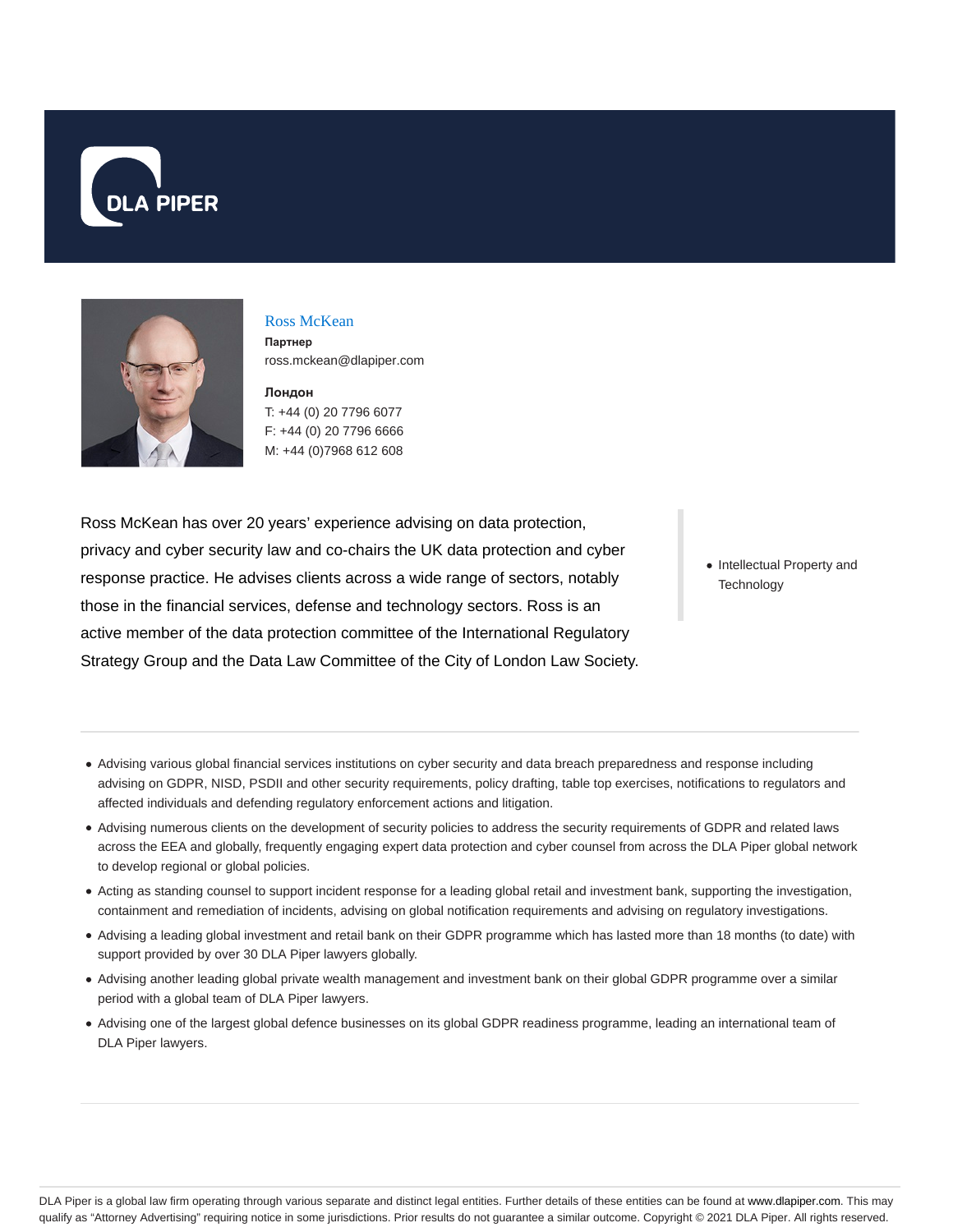# Профессиональная квалификация

Солиситор Высших судов Англии и Уэльса

#### Карьера

- 2016 to date, DLA Piper
- 2012 to 2016, London based European technology law firm
- 1996 to 2012, International law firm

#### Рейтинги

• Individually ranked in Chambers for data protection (band 3) and outsourcing (band 2)

#### Образование

• Nottingham University, Law

## Additional accomplishments

Co-chairs the award winning DLA Piper data protection and cyber practice in the UK and was instrumental in the development of the global DLA Piper GDPR methodology and toolset. Ross and his team have advised on some of the largest and most complex GDPR programmes.

### ПУБЛИКАЦИИ И МЕРОПРИЯТИЯ

### Публикации

**DLA Piper GDPR fines and data breach survey: January 2022**

18 January 2022

Data protection supervisory authorities across Europe have issued a total of nearly EUR1.1 billion (USD1.2 / GBP0.9 billion) in fines since 28 January 2021, according to international law firm DLA Piper.

**Boardroom Brexit: What the deal means for personal data and digital trade**

#### 31 December 2020

Boardroom Brexit

The TCA allows personal data to transfer from the EU-UK, for a period of up to six months from 1 January 2021. This 'bridging' period is designed to allow the EU time needed to adopt a formal adequacy decision which will allow the continuing flow of personal data to the UK.

**Cybersecurity and data protection within the context of COVID-19 and the IoT**

14 September 2020

#### TechLaw Podcast

Episode 25 of our TechLaw Podcast Series features CEO and founder of Context IS, Mark Raeburn, discussing cybersecurity and data protection with one of our partners, Ross McKean. The recent findings from our European Technology Index 2020 highlighting the importance of the relationship between cybersecurity and IoT is a key focus.